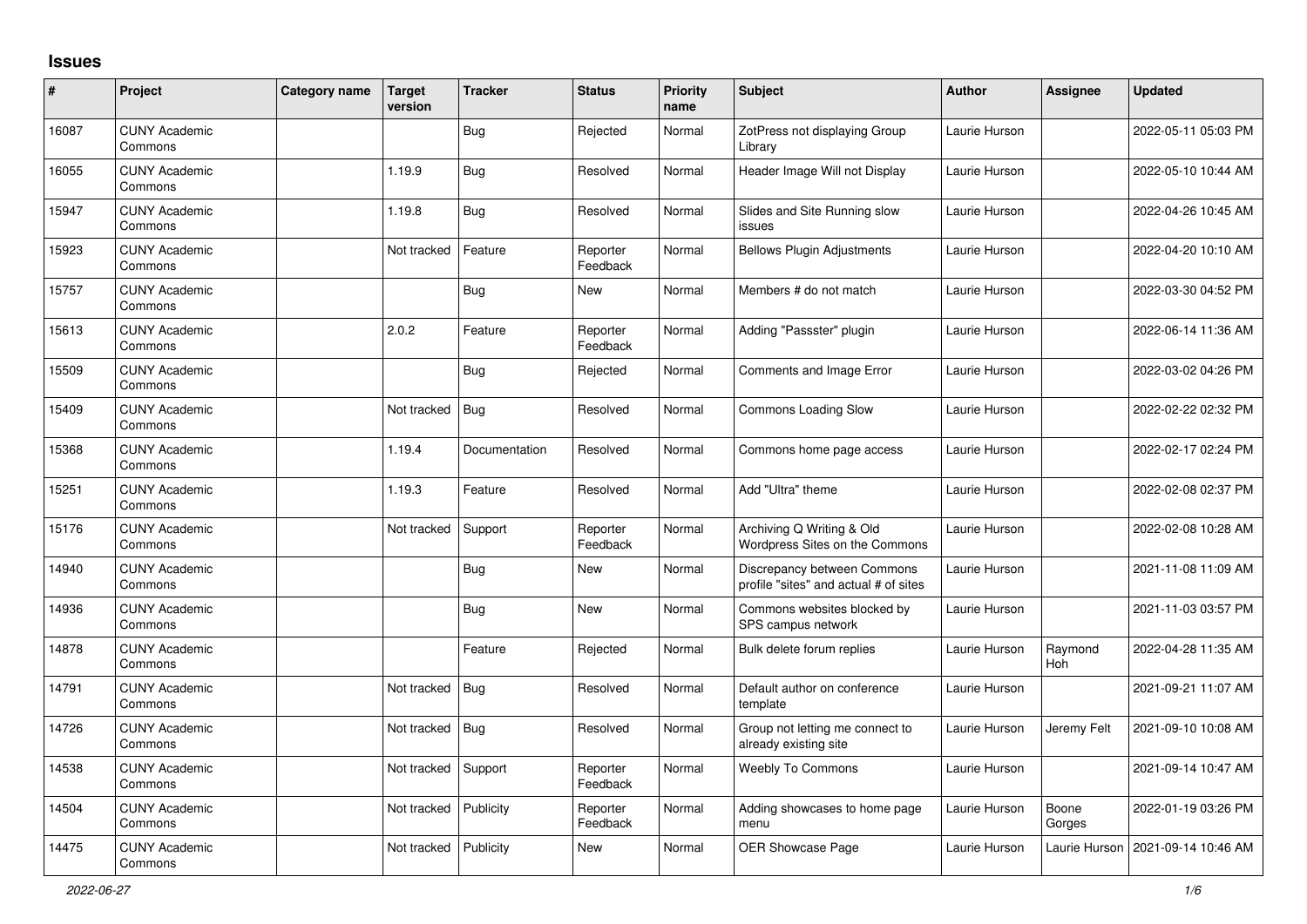| $\sharp$ | Project                         | Category name | <b>Target</b><br>version | <b>Tracker</b> | <b>Status</b>        | <b>Priority</b><br>name | <b>Subject</b>                                                            | <b>Author</b> | <b>Assignee</b>  | <b>Updated</b>      |
|----------|---------------------------------|---------------|--------------------------|----------------|----------------------|-------------------------|---------------------------------------------------------------------------|---------------|------------------|---------------------|
| 14380    | <b>CUNY Academic</b><br>Commons |               | 1.18.10                  | Feature        | Resolved             | Normal                  | <b>SPLOT Site for User stories</b>                                        | Laurie Hurson |                  | 2021-05-11 11:37 AM |
| 14287    | <b>CUNY Academic</b><br>Commons |               | 1.18.8                   | Feature        | Resolved             | Normal                  | Add Eventbrite Plugin                                                     | Laurie Hurson |                  | 2021-04-13 11:21 AM |
| 14266    | <b>CUNY Academic</b><br>Commons |               | Not tracked              | <b>Bug</b>     | Resolved             | Normal                  | Jquery Emails?                                                            | Laurie Hurson |                  | 2021-09-14 10:43 AM |
| 14249    | <b>CUNY Academic</b><br>Commons |               | Not tracked              | <b>Bug</b>     | Resolved             | Normal                  | Loom Embed Issue                                                          | Laurie Hurson |                  | 2021-04-13 11:07 AM |
| 14227    | <b>CUNY Academic</b><br>Commons |               |                          | <b>Bug</b>     | Rejected             | Normal                  | Missing Appearance section of<br>Dashboard                                | Laurie Hurson |                  | 2021-03-24 04:08 PM |
| 14208    | <b>CUNY Academic</b><br>Commons |               |                          | Feature        | Resolved             | Normal                  | Loom Videos                                                               | Laurie Hurson |                  | 2021-03-23 02:25 PM |
| 14095    | <b>CUNY Academic</b><br>Commons |               | 1.18.7                   | <b>Bug</b>     | Resolved             | Normal                  | Ensemble Plugin not updating URL                                          | Laurie Hurson | Boone<br>Gorges  | 2021-03-23 11:43 AM |
| 13915    | <b>CUNY Academic</b><br>Commons |               |                          | Support        | Resolved             | Normal                  | Writing in Markdown Question                                              | Laurie Hurson |                  | 2021-02-23 10:46 AM |
| 13857    | <b>CUNY Academic</b><br>Commons |               |                          | Publicity      | Resolved             | Normal                  | Student Numbers for Annual Report   Laurie Hurson                         |               |                  | 2021-01-24 01:04 PM |
| 13706    | <b>CUNY Academic</b><br>Commons |               | 1.18.1                   | Feature        | Resolved             | Normal                  | Github embed                                                              | Laurie Hurson |                  | 2020-12-22 03:39 PM |
| 13632    | <b>CUNY Academic</b><br>Commons |               | Not tracked              | <b>Bug</b>     | Resolved             | Normal                  | Deleting Files in Group Library                                           | Laurie Hurson |                  | 2021-09-14 10:41 AM |
| 13578    | <b>CUNY Academic</b><br>Commons |               | 1.17.8                   | Support        | Resolved             | Normal                  | ODP File type upload                                                      | Laurie Hurson |                  | 2020-11-17 09:52 AM |
| 12484    | <b>CUNY Academic</b><br>Commons |               | Not tracked              | Support        | Reporter<br>Feedback | Normal                  | Sign up Code for COIL Course<br>starting in March                         | Laurie Hurson | <b>Matt Gold</b> | 2020-03-02 02:26 PM |
| 12328    | <b>CUNY Academic</b><br>Commons |               | Not tracked              | Support        | New                  | Normal                  | Sign up Code for Non-CUNY<br>Faculty                                      | Laurie Hurson |                  | 2020-01-28 10:25 AM |
| 12183    | <b>CUNY Academic</b><br>Commons |               | 1.16.1                   | <b>Bug</b>     | Resolved             | Normal                  | User cannot access their sites                                            | Laurie Hurson | Boone<br>Gorges  | 2019-12-05 11:04 AM |
| 12139    | <b>CUNY Academic</b><br>Commons |               | 1.16.5                   | Feature        | Resolved             | Normal                  | Addressing Redundant Links<br><b>Accessibility Issue</b>                  | Laurie Hurson | Boone<br>Gorges  | 2020-02-11 10:57 AM |
| 12023    | <b>CUNY Academic</b><br>Commons |               | Not tracked              | Feature        | Rejected             | Normal                  | Surfacing Site Storage Capacity &<br>Use                                  | Laurie Hurson |                  | 2019-10-29 02:15 PM |
| 11906    | <b>CUNY Academic</b><br>Commons |               | 1.16.8                   | Documentation  | Resolved             | Normal                  | Commons "Help" and Teaching Site<br>Overhaul                              | Laurie Hurson | Laurie Hurson    | 2020-03-10 02:16 PM |
| 11879    | <b>CUNY Academic</b><br>Commons |               | Not tracked              | <b>Bug</b>     | New                  | Normal                  | Hypothesis comments appearing on<br>multiple, different pdfs across blogs | Laurie Hurson | Laurie Hurson    | 2019-09-19 02:39 PM |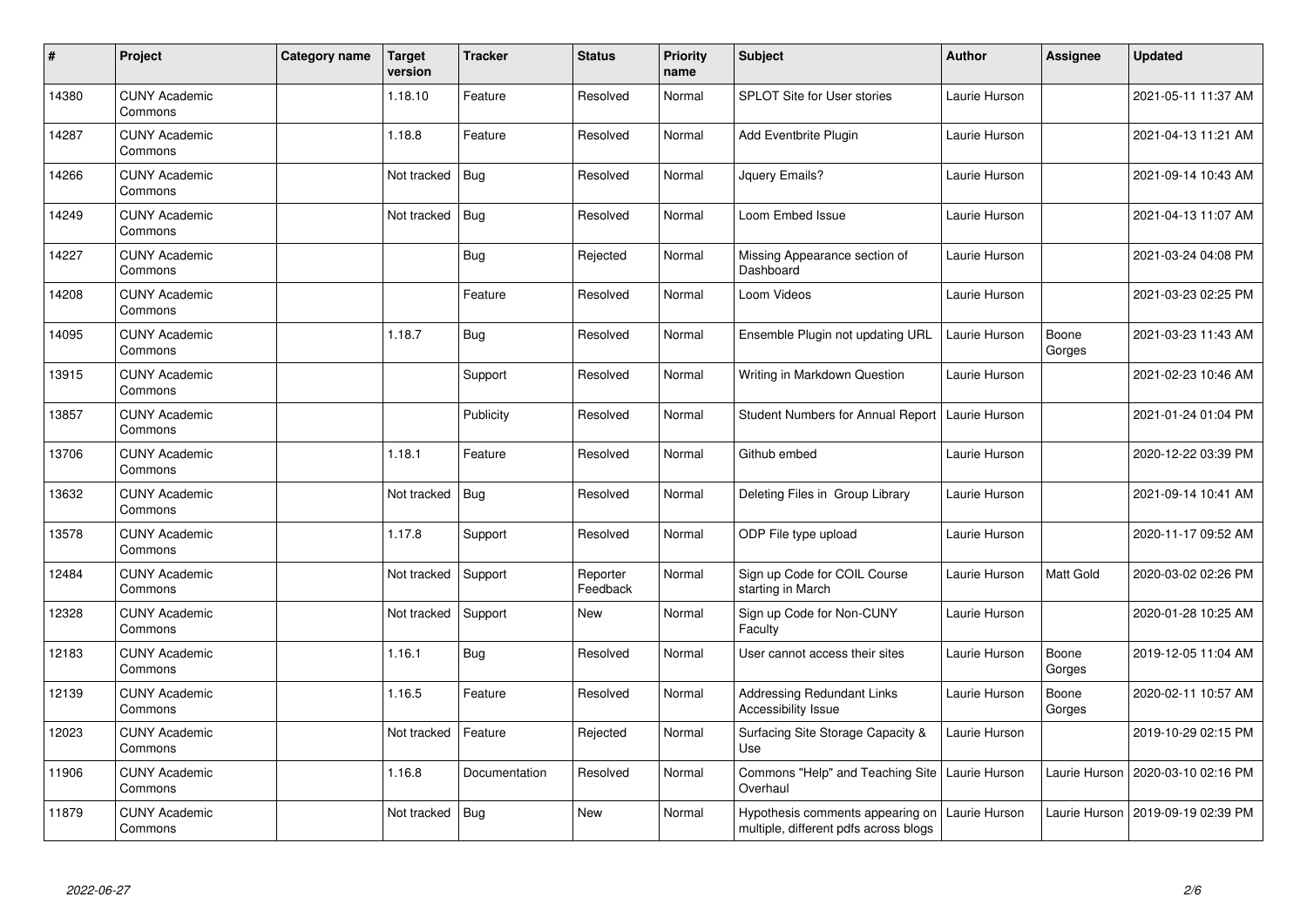| $\sharp$ | Project                         | Category name                | <b>Target</b><br>version | <b>Tracker</b> | <b>Status</b>        | <b>Priority</b><br>name | Subject                                                                                    | <b>Author</b> | <b>Assignee</b> | <b>Updated</b>      |
|----------|---------------------------------|------------------------------|--------------------------|----------------|----------------------|-------------------------|--------------------------------------------------------------------------------------------|---------------|-----------------|---------------------|
| 11833    | <b>CUNY Academic</b><br>Commons |                              | 1.16                     | Feature        | Resolved             | Normal                  | CC Image Plugin                                                                            | Laurie Hurson |                 | 2019-11-08 10:58 AM |
| 11821    | <b>CUNY Academic</b><br>Commons |                              | Not tracked              | Documentation  | Resolved             | Normal                  | Broken link on commons<br>documentation post                                               | Laurie Hurson | scott voth      | 2019-09-04 03:54 PM |
| 11482    | <b>CUNY Academic</b><br>Commons |                              | Not tracked              | Bug            | Resolved             | Normal                  | Page Authors on Sites create with<br>template                                              | Laurie Hurson |                 | 2020-01-27 03:11 PM |
| 11208    | <b>CUNY Academic</b><br>Commons |                              | Not tracked              | Support        | Resolved             | Normal                  | Password Protected Page Not<br>Working when page set to<br>page_for_posts                  | Laurie Hurson | scott voth      | 2019-03-27 03:08 PM |
| 11131    | <b>CUNY Academic</b><br>Commons |                              | Future<br>release        | Feature        | Reporter<br>Feedback | Normal                  | Image Annotation Plugins                                                                   | Laurie Hurson |                 | 2019-02-26 11:33 AM |
| 10953    | <b>CUNY Academic</b><br>Commons |                              |                          | Documentation  | Resolved             | Normal                  | Help pages - Privacy                                                                       | Laurie Hurson | scott voth      | 2019-01-14 05:32 PM |
| 10700    | <b>CUNY Academic</b><br>Commons |                              | 1.14                     | <b>Bug</b>     | Resolved             | Normal                  | White screen: page not<br>loading/rendering                                                | Laurie Hurson | Boone<br>Gorges | 2018-11-13 05:42 PM |
| 9120     | <b>CUNY Academic</b><br>Commons |                              | 1.12.8                   | <b>Bug</b>     | Resolved             | Normal                  | Hypothesis Plugin not working on<br>media library PDFs - pt. 2                             | Laurie Hurson | Boone<br>Gorges | 2018-01-29 11:09 AM |
| 12140    | <b>CUNY Academic</b><br>Commons | Accessibility                | 1.17.0                   | <b>Bug</b>     | Resolved             | Normal                  | Fixing Size/Contrast of "Recently<br><b>Active Text"</b>                                   | Laurie Hurson | Boone<br>Gorges | 2020-07-14 12:22 PM |
| 14451    | <b>CUNY Academic</b><br>Commons | <b>Blogs</b><br>(BuddyPress) | 1.18.10                  | <b>Bug</b>     | Resolved             | Normal                  | Search filtering not working<br>correctly                                                  | Laurie Hurson | Boone<br>Gorges | 2021-05-12 03:24 PM |
| 12340    | <b>CUNY Academic</b><br>Commons | <b>Blogs</b><br>(BuddyPress) | 1.16.7                   | Feature        | Resolved             | Normal                  | Tweaking CC licensing on sites                                                             | Laurie Hurson | Raymond<br>Hoh  | 2020-03-10 11:54 AM |
| 11023    | <b>CUNY Academic</b><br>Commons | <b>Blogs</b><br>(BuddyPress) | 1.14.6                   | Bug            | Resolved             | Normal                  | <b>Teaching Template Sites: Posts</b><br>return 404 Error                                  | Laurie Hurson |                 | 2019-01-28 01:18 PM |
| 8746     | <b>CUNY Academic</b><br>Commons | <b>Blogs</b><br>(BuddyPress) | 1.11.14                  | <b>Bug</b>     | Resolved             | Normal                  | Site Creation - additional Privacy<br>Settings                                             | Laurie Hurson |                 | 2017-10-02 11:00 AM |
| 12275    | <b>CUNY Academic</b><br>Commons | <b>BuddyPress</b><br>(misc)  | Not tracked              | <b>Bug</b>     | Resolved             | Normal                  | Error in Members Directory                                                                 | Laurie Hurson | Boone<br>Gorges | 2020-01-09 02:40 PM |
| 7629     | <b>CUNY Academic</b><br>Commons | <b>BuddyPress</b><br>(misc)  |                          | <b>Bug</b>     | Duplicate            | Normal                  | Coupled Group/Site email<br>generation Issue                                               | Laurie Hurson | Boone<br>Gorges | 2017-02-06 04:09 PM |
| 14897    | <b>CUNY Academic</b><br>Commons | Courses                      | 1.19.0                   | Feature        | Resolved             | Normal                  | Adding "Instructor" field to indicate<br>which Admin is Instructor of a<br>"teaching" site | Laurie Hurson | Raymond<br>Hoh  | 2022-01-04 11:19 AM |
| 14777    | <b>CUNY Academic</b><br>Commons | Courses                      | 1.19.0                   | Outreach       | Resolved             | Normal                  | Email to faculty who create course<br>groups and site                                      | Laurie Hurson |                 | 2022-01-04 11:24 AM |
| 14457    | <b>CUNY Academic</b><br>Commons | Courses                      | 1.19.0                   | Feature        | Resolved             | Normal                  | Toggle for Public Sites in Course<br>Directory                                             | Laurie Hurson | Boone<br>Gorges | 2022-01-04 11:16 AM |
| 14170    | <b>CUNY Academic</b><br>Commons | Courses                      | 1.19.0                   | Feature        | Resolved             | Normal                  | Collecting OER Metadata                                                                    | Laurie Hurson | Boone<br>Gorges | 2022-01-04 12:02 PM |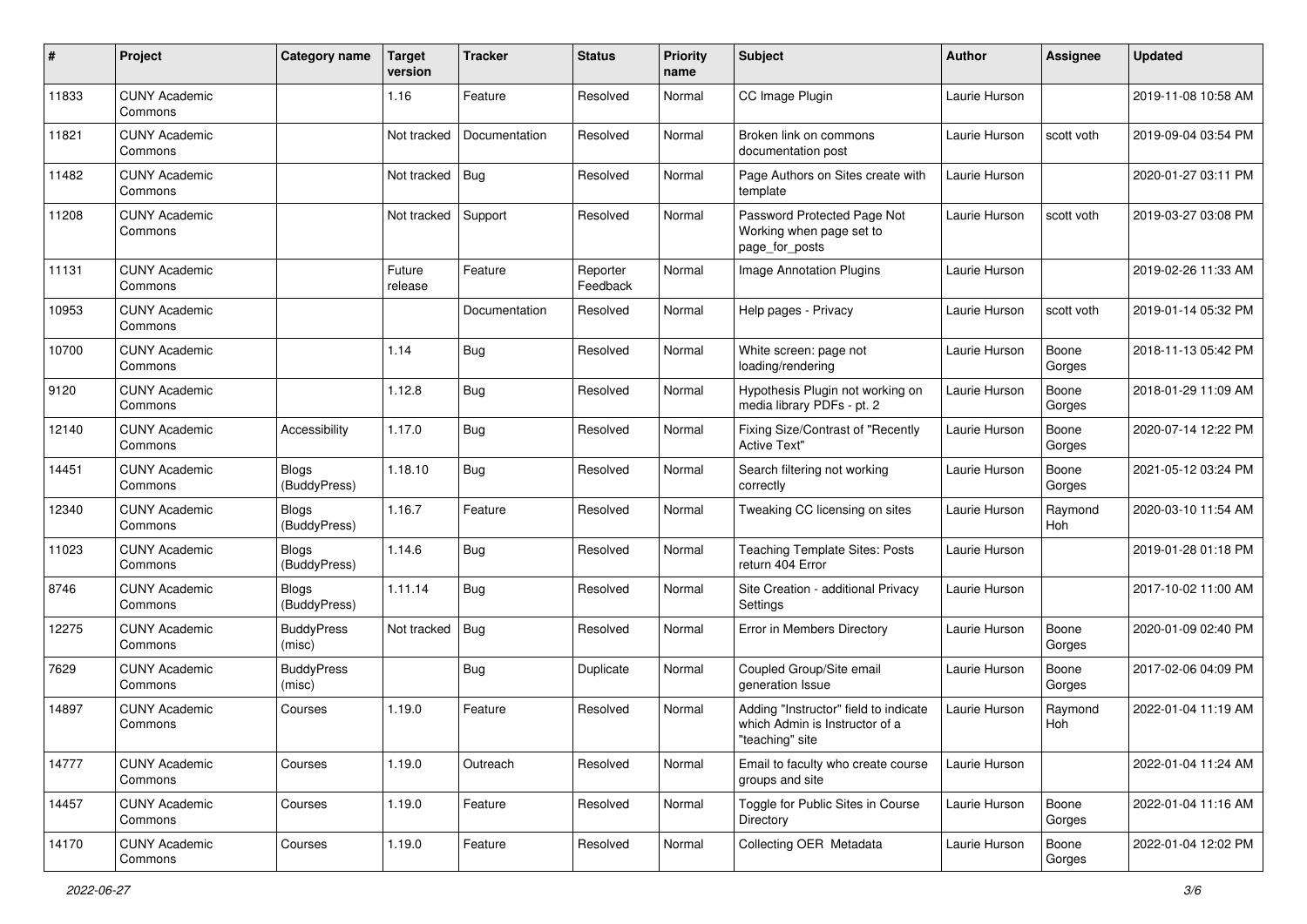| #     | <b>Project</b>                  | Category name | Target<br>version | <b>Tracker</b> | <b>Status</b>        | <b>Priority</b><br>name | <b>Subject</b>                                                        | <b>Author</b> | Assignee          | <b>Updated</b>      |
|-------|---------------------------------|---------------|-------------------|----------------|----------------------|-------------------------|-----------------------------------------------------------------------|---------------|-------------------|---------------------|
| 14051 | <b>CUNY Academic</b><br>Commons | Courses       | Not tracked       | Bug            | Resolved             | Normal                  | Updating Instructor on Course<br>Directory Listing                    | Laurie Hurson | Boone<br>Gorges   | 2021-03-05 12:56 PM |
| 13068 | <b>CUNY Academic</b><br>Commons | Courses       | 1.17.2            | Bug            | Resolved             | Normal                  | Deleted groups appearing in<br>courses list                           | Laurie Hurson | Boone<br>Gorges   | 2020-08-25 11:27 AM |
| 12448 | <b>CUNY Academic</b><br>Commons | Courses       | 1.17.0            | <b>Bug</b>     | Resolved             | Normal                  | Course metadata should update on<br>site/group metadata update        | Laurie Hurson | Boone<br>Gorges   | 2020-07-15 12:09 PM |
| 12447 | <b>CUNY Academic</b><br>Commons | Courses       | 1.18.0            | Feature        | Resolved             | Normal                  | Tallying Forum Participation                                          | Laurie Hurson | Raymond<br>Hoh    | 2020-12-08 11:32 AM |
| 12438 | <b>CUNY Academic</b><br>Commons | Courses       | Not tracked       | <b>Bug</b>     | <b>New</b>           | Normal                  | Site appearing twice                                                  | Laurie Hurson | Boone<br>Gorges   | 2020-02-18 01:34 PM |
| 11789 | <b>CUNY Academic</b><br>Commons | Courses       | Future<br>release | Feature        | <b>New</b>           | Normal                  | Ability to remove item from Courses<br>list                           | Laurie Hurson | Sonja Leix        | 2019-09-24 12:28 PM |
| 11043 | <b>CUNY Academic</b><br>Commons | Courses       | 1.14.6            | <b>Bug</b>     | Resolved             | Normal                  | All Group Admins displaying as<br>'instructors" on Courses Tab        | Laurie Hurson | Boone<br>Gorges   | 2019-02-05 02:06 PM |
| 16199 | <b>CUNY Academic</b><br>Commons | Directories   | 2.0.2             | Bug            | <b>New</b>           | Normal                  | Removed "Semester" Filter from<br><b>Courses Directory</b>            | Laurie Hurson | Boone<br>Gorges   | 2022-06-14 11:36 AM |
| 7537  | <b>CUNY Academic</b><br>Commons | Events        |                   | <b>Bug</b>     | Rejected             | Normal                  | bbPress Group Events Widget does<br>not display                       | Laurie Hurson | Raymond<br>Hoh    | 2017-04-27 02:32 PM |
| 10952 | <b>CUNY Academic</b><br>Commons | Group Blogs   | 1.14.5            | <b>Bug</b>     | Resolved             | Normal                  | Duplicate privacy options in<br>group-site creation                   | Laurie Hurson |                   | 2019-01-22 11:53 AM |
| 9137  | <b>CUNY Academic</b><br>Commons | Group Blogs   | Not tracked       | <b>Bug</b>     | Resolved             | Normal                  | Already existing site not appearing<br>to link (couple) in Group area | Laurie Hurson | Boone<br>Gorges   | 2018-03-29 05:07 PM |
| 14018 | <b>CUNY Academic</b><br>Commons | Group Forums  | 1.18.7            | Feature        | Resolved             | Normal                  | Forum design improvements                                             | Laurie Hurson | Boone<br>Gorges   | 2021-03-23 11:43 AM |
| 13650 | <b>CUNY Academic</b><br>Commons | Group Library | Future<br>release | Feature        | <b>New</b>           | Normal                  | Forum Attachments in Group<br>Librarv                                 | Laurie Hurson |                   | 2021-11-19 12:30 PM |
| 15220 | <b>CUNY Academic</b><br>Commons | Groups (misc) | 2.0.0             | Feature        | Resolved             | Normal                  | Extending the OER Metadata Tag                                        | Laurie Hurson | Boone<br>Gorges   | 2022-05-26 11:36 AM |
| 14786 | <b>CUNY Academic</b><br>Commons | Groups (misc) | 1.19.0            | Feature        | Resolved             | Normal                  | Adding "class project" purpose                                        | Laurie Hurson | Boone<br>Gorges   | 2022-01-04 11:20 AM |
| 12446 | <b>CUNY Academic</b><br>Commons | Groups (misc) | Future<br>release | Feature        | Reporter<br>Feedback | Normal                  | Toggle default site to group forum<br>postina                         | Laurie Hurson | Laurie Hurson     | 2020-03-10 11:57 AM |
| 14179 | <b>CUNY Academic</b><br>Commons | Home Page     | 1.19.0            | Feature        | Resolved             | Normal                  | Featured Sites and Groups for<br>Home Page Redesign                   | Laurie Hurson | Colin<br>McDonald | 2022-01-04 12:03 PM |
| 15219 | <b>CUNY Academic</b><br>Commons | Lavout        | 1.19.3            | Bug            | Resolved             | Normal                  | Alignment with Rowling Theme                                          | Laurie Hurson | Raymond<br>Hoh    | 2022-02-08 02:38 PM |
| 16183 | <b>CUNY Academic</b><br>Commons | Onboarding    | 2.0.1             | Bug            | Resolved             | Normal                  | Contrast for member names in the<br>invite modal                      | Laurie Hurson |                   | 2022-06-14 11:35 AM |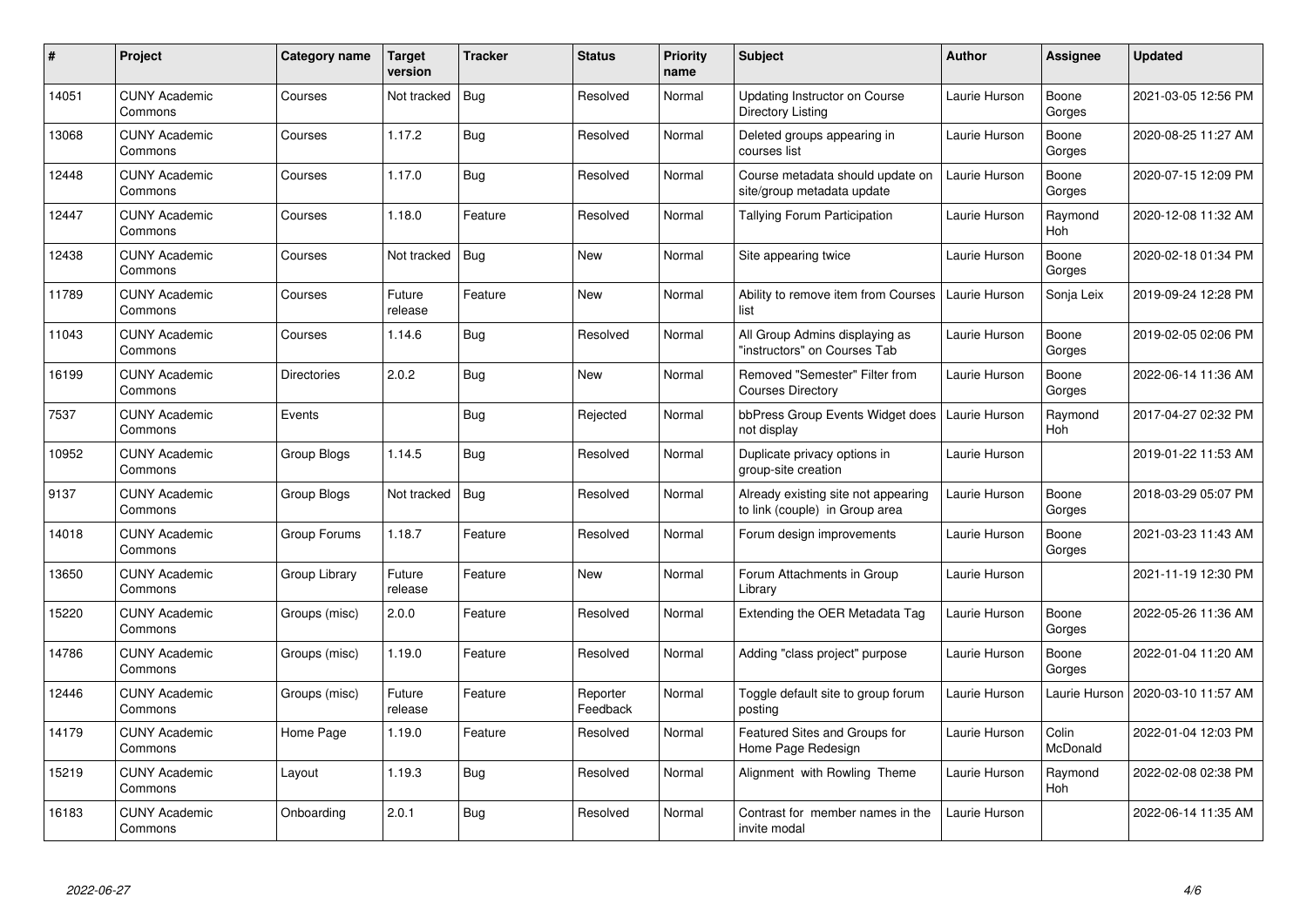| $\pmb{\#}$ | Project                         | Category name               | Target<br>version | <b>Tracker</b> | <b>Status</b> | <b>Priority</b><br>name | <b>Subject</b>                                                        | <b>Author</b> | <b>Assignee</b> | <b>Updated</b>      |
|------------|---------------------------------|-----------------------------|-------------------|----------------|---------------|-------------------------|-----------------------------------------------------------------------|---------------|-----------------|---------------------|
| 11836      | <b>CUNY Academic</b><br>Commons | Onboarding                  | 1.15.9            | Bug            | Resolved      | Normal                  | Invite and "Claim Key" Confusion                                      | Laurie Hurson |                 | 2019-09-10 02:34 PM |
| 14787      | <b>CUNY Academic</b><br>Commons | <b>Plugin Packages</b>      | Future<br>release | Feature        | New           | Normal                  | Creating a "Design" plugin package                                    | Laurie Hurson | scott voth      | 2022-04-27 04:56 PM |
| 11937      | <b>CUNY Academic</b><br>Commons | Reckoning                   | 2.0.0             | Feature        | Resolved      | Normal                  | Integration between WP Grade<br>Comments and Reckoning                | Laurie Hurson | Boone<br>Gorges | 2022-05-26 11:36 AM |
| 11200      | <b>CUNY Academic</b><br>Commons | Reckoning                   | 1.14.8            | Bug            | Resolved      | Normal                  | User Summary (Reckoning plugin)<br>not linking to single user content | Laurie Hurson |                 | 2019-10-04 02:31 PM |
| 7653       | <b>CUNY Academic</b><br>Commons | Reckoning                   | 1.10.10           | Feature        | Resolved      | Normal                  | Reckoning Plugin Edit or<br>Workaround                                | Laurie Hurson | Boone<br>Gorges | 2019-10-04 02:31 PM |
| 16278      | <b>CUNY Academic</b><br>Commons | Server                      | Not tracked       | Support        | Resolved      | Normal                  | Commons Down                                                          | Laurie Hurson | Raymond<br>Hoh  | 2022-06-23 09:21 PM |
| 14115      | <b>CUNY Academic</b><br>Commons | Shortcodes and<br>embeds    | 1.18.6            | Feature        | Resolved      | Normal                  | <b>Add Twine Embed Plugin</b>                                         | Laurie Hurson | Boone<br>Gorges | 2021-03-11 10:53 AM |
| 14439      | <b>CUNY Academic</b><br>Commons | Spam/Spam<br>Prevention     | 2.0.2             | Support        | Assigned      | Normal                  | Aprroved comments held for<br>moderation                              | Laurie Hurson | Raymond<br>Hoh  | 2022-06-14 11:36 AM |
| 8944       | <b>CUNY Academic</b><br>Commons | Teaching                    | 1.12.3            | <b>Bug</b>     | Resolved      | Normal                  | Hypothesis Plugin not working on<br>media library PDFs                | Laurie Hurson |                 | 2017-12-28 03:00 PM |
| 12519      | <b>CUNY Academic</b><br>Commons | User Experience             | 1.16.8            | <b>Bug</b>     | Resolved      | Normal                  | Registration and Home Page links<br>on Mobile                         | Laurie Hurson | Raymond<br>Hoh  | 2020-03-17 05:03 PM |
| 12278      | <b>CUNY Academic</b><br>Commons | <b>WordPress</b><br>(misc)  | 1.16.3            | Bug            | Resolved      | Normal                  | Cannot acces dashboard due to<br>"Critical Error"                     | Laurie Hurson | Raymond<br>Hoh  | 2020-01-10 02:04 PM |
| 11843      | <b>CUNY Academic</b><br>Commons | <b>WordPress</b><br>(misc)  | Future<br>release | Design/UX      | New           | Normal                  | Tweaking the Gutenberg Editor<br>Interface                            | Laurie Hurson |                 | 2022-04-26 12:00 PM |
| 11201      | <b>CUNY Academic</b><br>Commons | <b>WordPress</b><br>(misc)  | 1.16              | Feature        | Resolved      | Normal                  | Add "Request to Join this Site"<br>button?                            | Laurie Hurson | Raymond<br>Hoh  | 2019-12-04 10:51 AM |
| 11193      | <b>CUNY Academic</b><br>Commons | <b>WordPress</b><br>(misc)  | 1.14.11           | Support        | Resolved      | Normal                  | <b>Embedding StoryMaps JS</b>                                         | Laurie Hurson | Raymond<br>Hoh  | 2019-04-23 10:54 AM |
| 16188      | <b>CUNY Academic</b><br>Commons | WordPress<br>Plugins        | 2.0.1             | <b>Bug</b>     | Resolved      | Normal                  | "Choose a liscense" modal not<br>loading                              | Laurie Hurson | Raymond<br>Hoh  | 2022-06-02 04:22 PM |
| 15756      | <b>CUNY Academic</b><br>Commons | <b>WordPress</b><br>Plugins | 1.19.7            | <b>Bug</b>     | Resolved      | Normal                  | Authors Unable to access<br>dashboard                                 | Laurie Hurson |                 | 2022-04-12 11:31 AM |
| 15564      | <b>CUNY Academic</b><br>Commons | WordPress<br>Plugins        | 1.19.6            | Feature        | Resolved      | Normal                  | Plugin request for 'default featured<br>image"                        | Laurie Hurson |                 | 2022-03-15 11:57 AM |
| 15482      | <b>CUNY Academic</b><br>Commons | WordPress<br>Plugins        | 1.19.5            | Feature        | Resolved      | Normal                  | Request for Plugin 'Serious Simple<br>Podcasting'                     | Laurie Hurson | Boone<br>Gorges | 2022-03-08 12:26 PM |
| 14767      | <b>CUNY Academic</b><br>Commons | WordPress<br>Plugins        | Not tracked       | Support        | Resolved      | Normal                  | Kadence Block Plugin Icons not<br>working                             | Laurie Hurson |                 | 2022-04-27 04:31 PM |